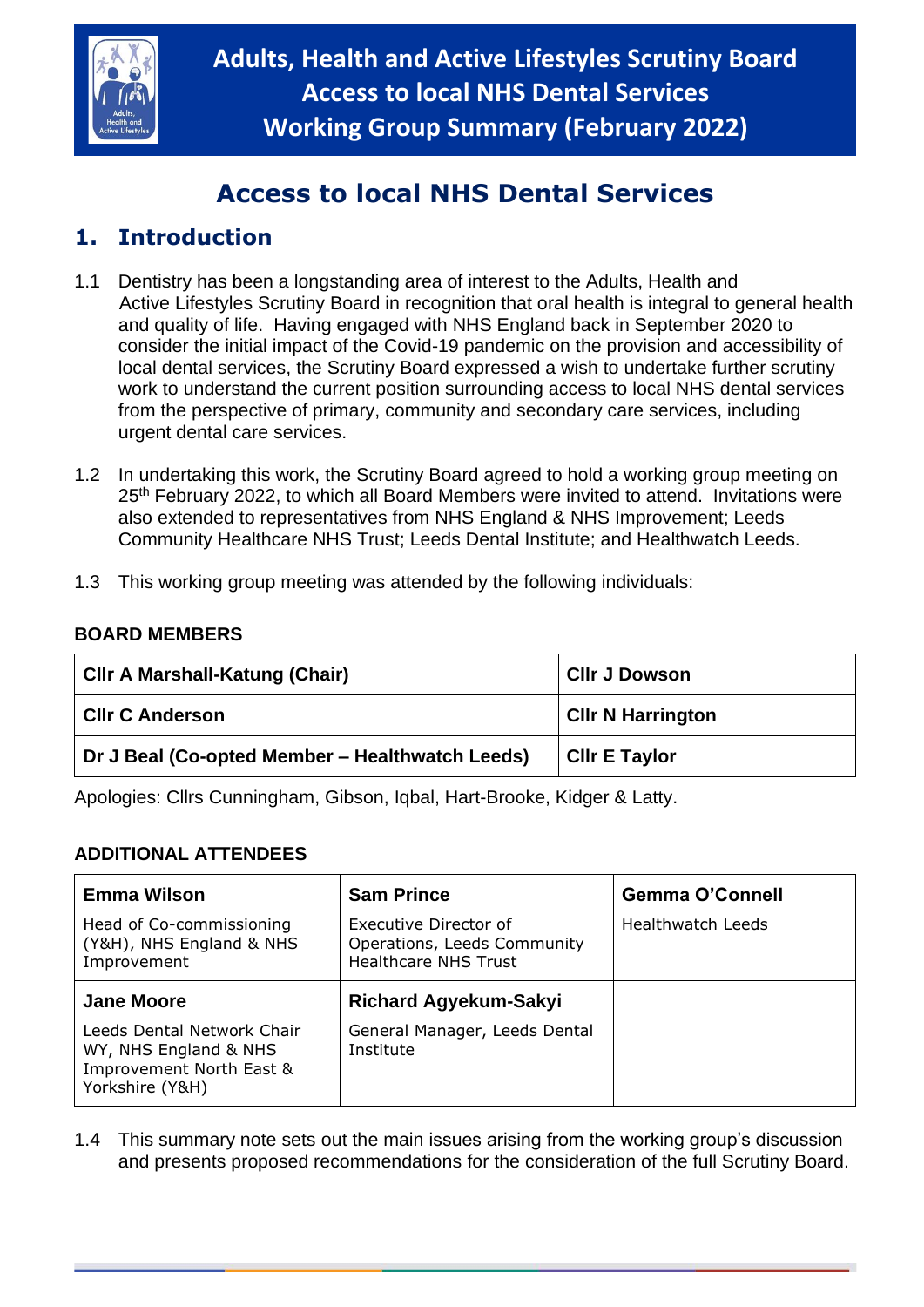

## **2. Main issues**

### The impact of the Covid pandemic on the dental sector.

- 2.1 Dental services commissioned by NHS England & NHS Improvement include the following:
	- Primary care (general high street dentistry), (115 Practices in Leeds)
	- Community Dental Services (CDS),
	- Orthodontics, Intermediate Minor Oral Surgery (IMOS),
	- Urgent care both triage and Treatment centres,
	- Secondary care
- 2.2 Due to the proximity between a dental professional and a patient's airway and the relatively high proportion of aerosol generating procedures (AGPs) undertaken, dental services were not permitted to see patients for face-to-face care at the start of the pandemic. Moving forward, dental practices were required to meet a set of conditions in return for income protection, which has included a progression towards full contract delivery.
- 2.3 Board Members were informed that the current expectation is that dental practices will meet a minimum of 85% of their total contract, with NHS England awaiting a further update in April to see if practices will be expected to deliver their full contract. It was also highlighted that whilst all NHS dental practices are open and able to safely provide a full range of treatments, the reduced capacity across the dental sector means that they have been asked to continue to follow the advice of the Chief Dental Officer, which is to prioritise patients according to their clinical need.
- 2.4 Board Members acknowledged that across Yorkshire and the Humber, there are some localities where patients have had historical and continuing problems accessing NHS dentistry. While plans were being developed to increase capacity and look at alternative ways of providing care in these areas, the pandemic had delayed progress with such plans. The current requirement to reduce capacity, together with the need to work within infection control guidance, has also compounded existing issues and created a greater backlog of unmet need, delayed and suspended treatments.
- 2.5 Representatives from the Leeds Community Healthcare NHS Trust and the Leeds Dental Institute also briefed Board Members on the consequential impact of the pandemic in relation to the Community Dental Service (CDS) and urgent dental care services, as well as providing an update on the current position. Where particular issues had been raised by Board Members, these have been captured elsewhere within this summary note.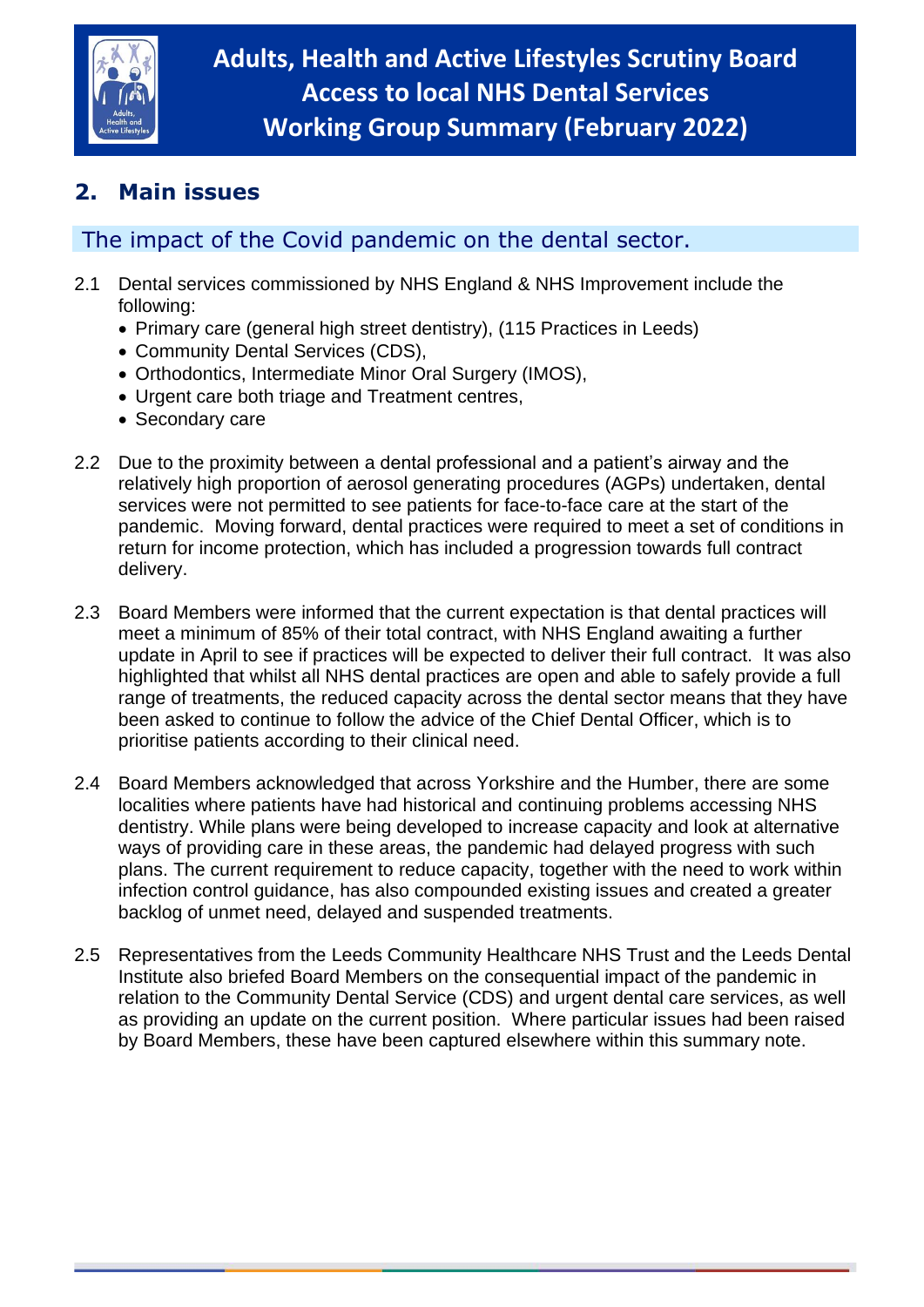

### Significant increases in dentistry related calls to Healthwatch Leeds

- 2.6 Board Members were informed that dentistry calls to Healthwatch Leeds have significantly increased since the pandemic from 66 (1st April 19 – 31st April 20) to 265 (1st April 20 – 31st March 21) and 259 up to 15th February 2022.
- 2.7 Representatives from Healthwatch Leeds provided an overview of the main issues that have been reported to them by members of the public, which include the following:
	- ➢ *Lack of access to NHS dentists* People who are not already connected to a dental practice are having significant problems in finding one that will treat them. This includes families struggling to get appointments for children and people new to the area. There has also been increased reports of dental practices being unable to see people as an NHS patient but advising that they could pay for private care and be seen more quickly.
	- ➢ *Impact of delayed treatment* People are reporting being left in considerable pain, with the medication prescribed not being of much use and explaining how having no access to treatment is impacting on their physical health and long-term health conditions, as well as their mental health and well-being.
	- ➢ *Confusion around what treatment is being offered* NHS England guidance states that patients can phone a local dentist for urgent care even if they have not been treated there before as unlike general medical services, patients do not 'register' with a dentist and it is not a requirement for a patient to be on a specific practice's list to access NHS dental care. However, it was highlighted that people are reporting that their local dental practice has cited 'not being registered' as a reason they cannot access an appointment. It was also highlighted that some practices had not been following the Standard Operating Procedure of offering a triage service to anyone that calls, which has resulted in more people having to call 111 when trying to access emergency or urgent dental care, for which the criteria is very narrow.
- 2.8 Representatives from NHS England & NHS Improvement highlighted that while NHS provision must be available across a dental practice's contracted opening hours, the demand for NHS treatment is such that they could have used up their available NHS appointments and practices may, therefore, offer private appointments to patients which, as independent contractors, they are at liberty to do. Mixed practices, offering both NHS and private treatment, tend to have separate appointment books for both NHS and private treatment, with staff teams often employed to provide these different arrangements.
- 2.9 Board Members discussed more broadly the difficulty in recruiting NHS dentists both locally and nationally. It was reported that while the pandemic had affected the training of new dentists, the Leeds Dental Institute continues to work closely with Leeds University to support recovery plans. Linked to this, it was noted that a particular effort was made to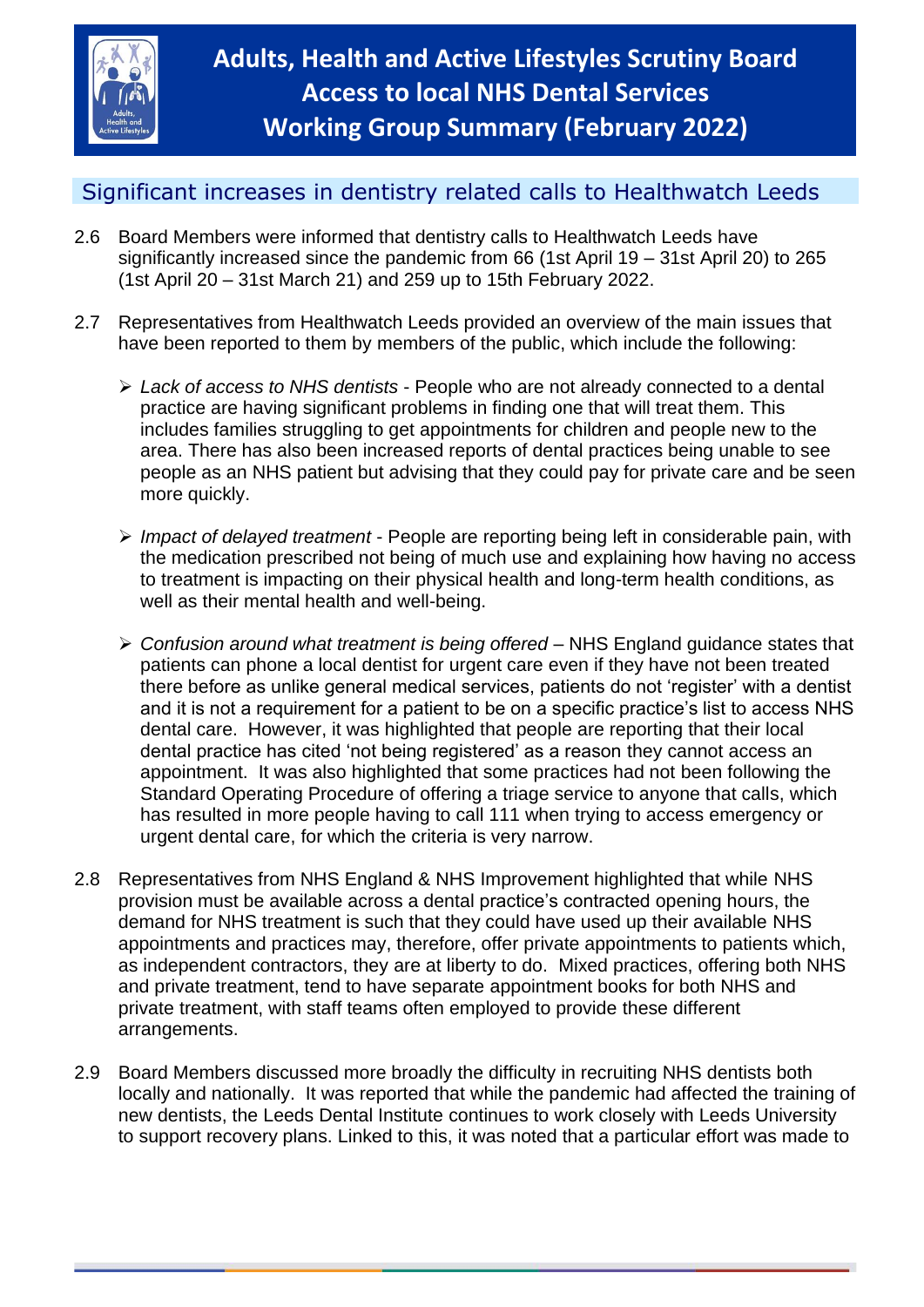

ensure the last cohort of trainees successfully graduated, with a commitment towards ensuring that the current cohort also graduate successfully.

#### Providing clear, accessible, and up-to-date information to the public

- 2.10 Linked to many of the issues being raised by patients, it was highlighted that people contacting Healthwatch often comment that the [Find a dentist -](https://www.nhs.uk/service-search/find-a-dentist) NHS website and some dental practice answerphone messages contain out of date information. People had also reported that individual dental practice websites can be confusing about what they offer, for example, in saying that treatment is available but when contact is made this is only for private patients. Board Members therefore emphasised the importance of relevant nationally hosted NHS websites and local dental practice patient information providing clear, accessible and up-to-date information and guidance to the public. It was also acknowledged that this is mandated contractually for newly commissioned dental services.
- 2.11 Representatives from Healthwatch Leeds also highlighted the need for greater clarity on nationally hosted NHS websites about the role of Healthwatch and for NHS England & NHS Improvement to provide more detailed information and guidance to the public on how to raise a concern or make a complaint regarding dental services in accordance with their own processes and procedures.
- 2.12 Board Members acknowledged that all providers must have due regard to the protected characteristics defined in the Equality Act 2010 and must work with the person to make any reasonable adjustments and provide support so they understand and can make informed decisions about their care and treatment options.
- 2.13 Representatives from NHS England & NHS Improvement explained that the current Dental Standard Operating Procedure also make clear that dental practices should ensure patients have clear information about how to access dental services and that this information should be made available in accessible formats to all patients, including those who do not have digital access and those for whom English is a second language. This would involve providing language interpreters and British Sign Language interpreters where appropriate.
- 2.14 While it is the role of NHS England & NHS Improvement to ensure compliance with the Dental Standard Operating Procedure, it was acknowledged that in some cases, practices may not necessarily be aware of pathways and support mechanisms that are in place to help them meet the requirements of the Equality Act 2010. As such, it was highlighted that the Leeds Dental Network Chair would be undertaking a lead role in helping to raise greater awareness across local dental practices.
- 2.15 Board Members were also informed about the Inclusion For All Action Hub which is a citywide initiative led by Healthwatch Leeds that focuses on putting inclusion and accessibility into all areas of health and care based on collective action and adhering to the legal requirements of the Accessible Information Standard (AIS). While it was noted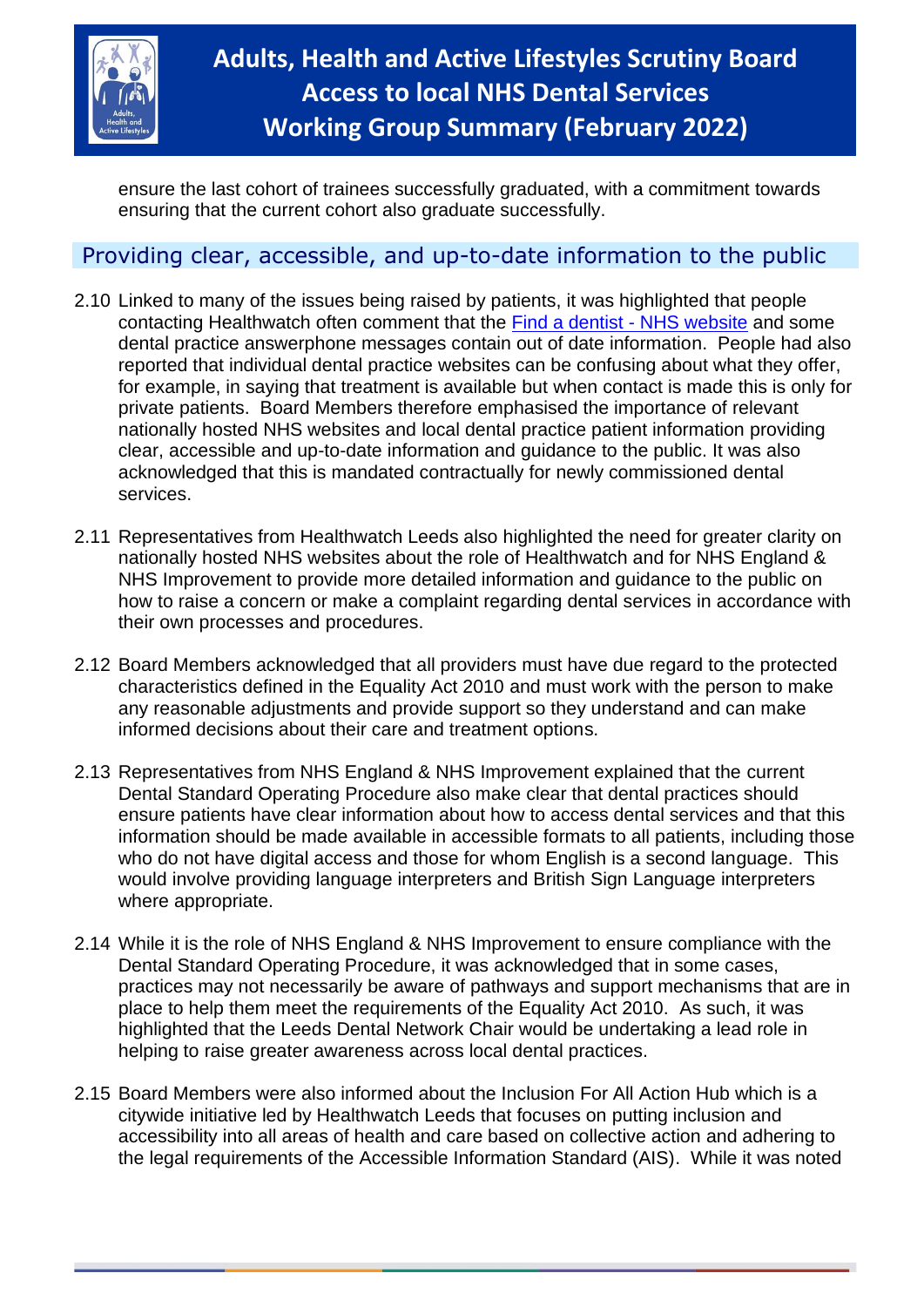

# **Adults, Health and Active Lifestyles Scrutiny Board Access to local NHS Dental Services Working Group Summary (February 2022)**

that the current membership of the Hub does not include a representative from the dental sector, Board Members supported the move to work with NHS England & NHS Improvement in finding an appropriate individual(s) to represent the dental sector as part of that initiative.

#### Services provided for vulnerable patients

- 2.16 Leeds Community Healthcare NHS Trust (LCH) provides a Community Dental Service (CDS) for a range of clients – children and adults who have a learning or physical disability who are unable to access General Dental Practices; people who are dental phobic and children who have become looked after.
- 2.17 The majority of these patients have physical, sensory, intellectual, mental, medical, emotional or social impairment, or more often a combination of these factors. CDS is a referral only service; it cannot be accessed directly by patients/service users. The service operates out of three health centres – Yeadon Community Health Centre, Middleton Community Health Centres and the Reginald Centre in Chapeltown.
- 2.18 Board Members were informed that, as with many NHS Services, the Community Dental Service was also significantly impacted by the Covid pandemic. To help manage the service, all 4000 dental patient records were categorised as follows:
	- ➢ *High Priority Patients* (Category 1) patients with pain and swelling
	- ➢ *Moderate Priority Patients* (Category 2) patients with open courses of treatment (as an episode of care can take up to 6 appointments spread over 4-12 months depending on attendance)
	- ➢ *Low Priority Patients* (Category 3) All complex patients held within the service are placed on a waiting list after treatment is completed for a routine follow-up (check-up). Waiting times variable (between 3 to 12 months) according to the individual care plan.
- 2.19 It was reported that the service was closed to new referrals from March to August 2020 and concentrated on high priority patients with pain and swelling. Initially the support was offered digitally then, when necessary, face to face. All Category 2 and Category 3 work was suspended and the service contacted each patient by letter and telephone to explain the situation.
- 2.20 From September 2020 the service opened to new referrals and also began recalling Category 2 patients albeit there was less capacity due to the introduction of additional infection prevention and control measures. In May 2021 the service was able to provide care to the Category 3 patient group through the recruitment of a locum.
- 2.21 Board Members were also briefed on the current service position. With regard to the highest priority group (Category 1), it was reported that the service is now meeting contractual obligations to provide face to face appointments for routine patients (within 2 working days) and has three protected slots per day to ensure there is daily capacity available.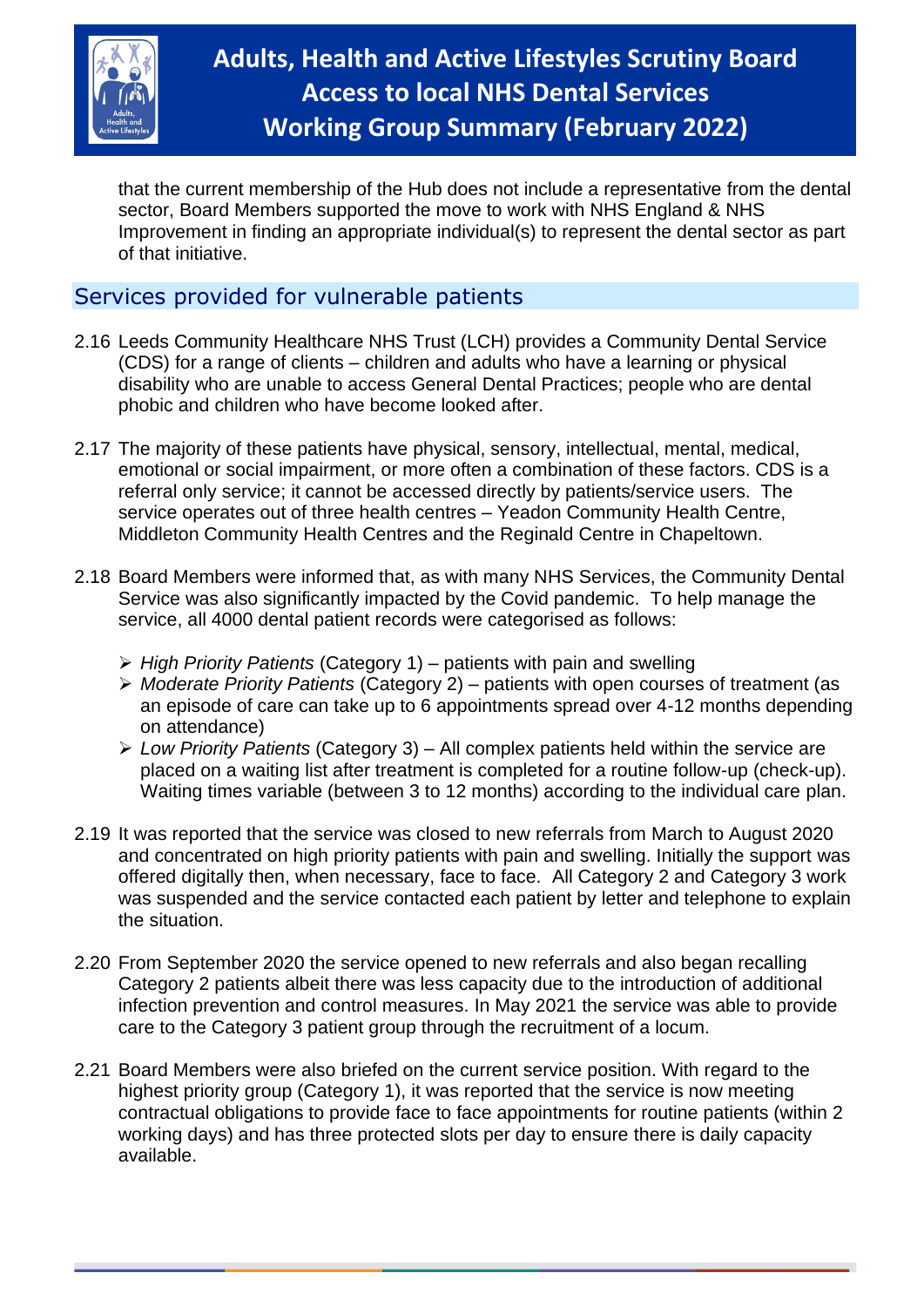

# **Adults, Health and Active Lifestyles Scrutiny Board Access to local NHS Dental Services Working Group Summary (February 2022)**

- 2.22 All Category 2 patients who had paused treatment during the initial wave of the pandemic, have now been seen and their dental treatment completed. With regard to the lowest priority group (Category 3) there are 1410 patients on the follow-up list who have completed their episode of care and are waiting for check-up. 688 (48%) are overdue, with the longest wait being from November 2020. However, it was highlighted that the service continues to schedule patients based on clinical risk assessment.
- 2.23 Board Members queried whether the level of CDS provision in Leeds was sufficient after it was noted that other cities had more CDS clinics than Leeds.
- 2.24 It was also noted that the service does not have a Specialist or Consultant Dentist able to provide Paediatric General Anaesthetic due to being unsuccessful in attracting a suitable candidate. To help address this issue, Board Members were advised that the Leeds Dental Institute is currently exploring the option of establishing a joint appointment so that the successful candidate would be able to benefit from having peer support in the LGI as well as the CDS and therefore feel less isolated.
- 2.25 Board Members also discussed the support available for other vulnerable groups to access dental care, including prisoners and patients with 'no fixed abode'. Particular reference was made to a pilot project being delivered in Leeds to help deliver support for patients with 'no fixed abode'. While the pandemic had unfortunately impacted the implementation timeframe for this project, Board Members were advised that the project is now due to commence in April 2022, with the intention of having a full programme and approach running for 12 months prior to evaluation.

#### Dental Needs Assessment

- 2.26 Board Members were advised that NHS England & NHS Improvement are in the process of completing a Dental Needs Assessment which will provide the evidence base for identifying groups across the population who are at high risk of poor oral health. This assessment data will also aid commissioners and providers in determining how best to maximise resources and adopt a whole system approach in meeting identified needs.
- 2.27 Linked to this, Board Members sought clarification of the steps taken in ensuring that the assessment also captures the voice of patients in identifying their oral health needs and stressed the importance of also consulting with other key stakeholders across the region, such as local authorities and Healthwatch.

### Oral health for children

2.28 Board Members were assured that oral health for children remains an important public health priority for the city in recognition that dental decay can lead to pain and distress, sleepless nights for children and parents, and time off school which can have an impact on academic outcomes and also affect behaviour. A wide range of oral health activity is being co-ordinated as part of the Leeds Children and Young People's Oral Health Strategy. A number of stakeholders are involved in the delivery of this Strategy, including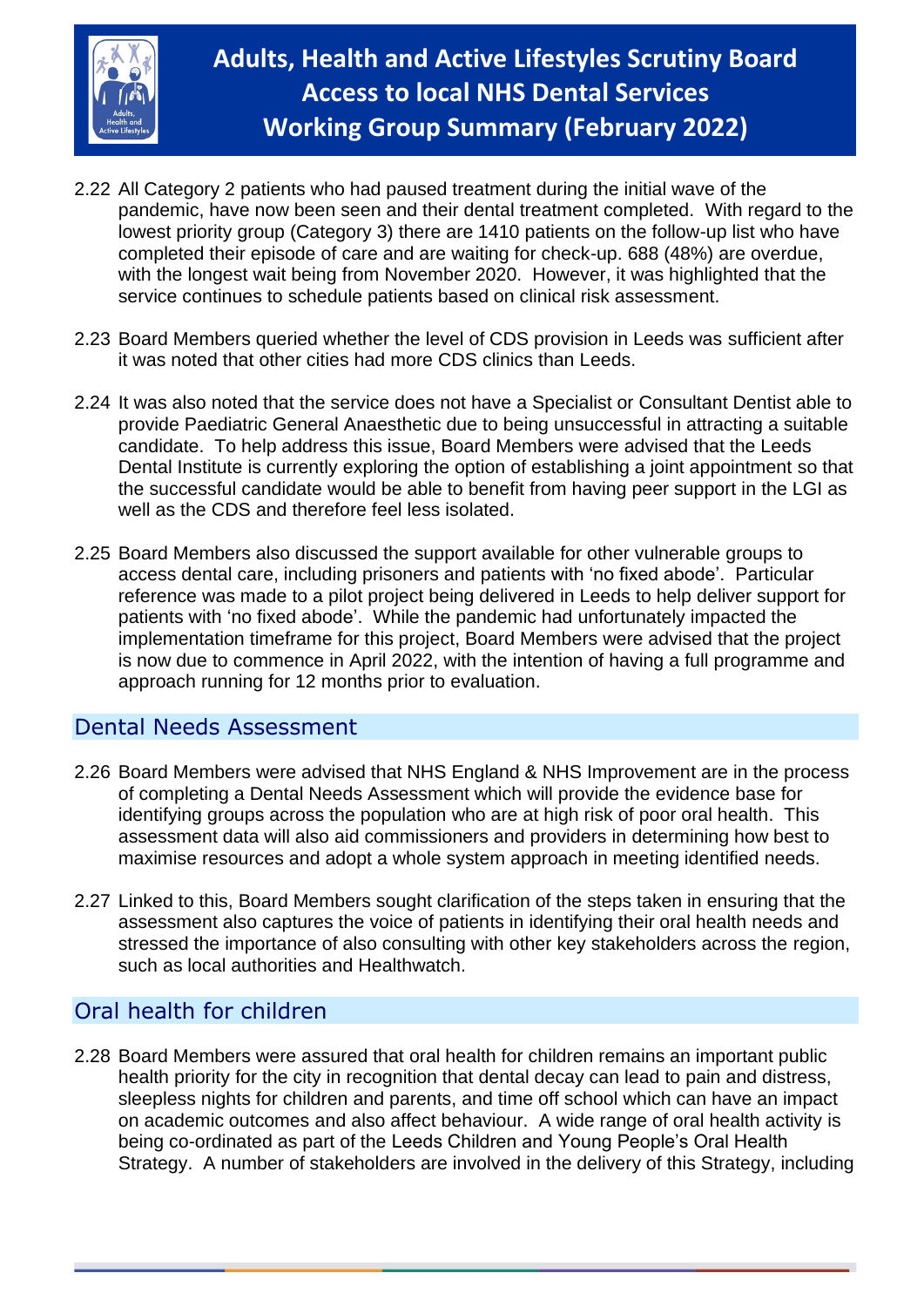

# **Adults, Health and Active Lifestyles Scrutiny Board Scrutiny Statement October 2021**

the 0-19 Public Health Integrated Nursing Service; Early Years Children's Centres; Health and Wellbeing Service; Leeds Dental Institute; Leeds Community Dental Service; the Office for Health Improvement and Disparities (OHID); NHS England and the Chair of the Leeds Dental Network.

- 2.29 It was acknowledged that establishing good oral health practice from as soon as a child's teeth emerge lays the foundation for life and therefore many of the preventive interventions are concentrated in the early years, such as the HENRY (Health Exercise and Nutrition for the Really Young) programmes which cover healthy eating and drinking messages for under 5's and aims to lower the intake of sugary food and drinks.
- 2.30 Linked to the Strategy work, the Health and Wellbeing Service is also working with Public Health to engage with schools in updating their knowledge of oral health and how to deliver key messages through the school setting. Work is also being undertaken to better understand the barriers to preventative treatments and specifically barriers to accessing dental services being offered to children and young people.

### Water fluoridation provisions within the Health and Care Bill.

- 2.31 Reference was made to the water fluoridation provisions in the new Health and Care Bill which aims to streamline the process for the development of new fluoridation schemes and remove burdens from local authorities.
- 2.32 Fluoride is a naturally occurring mineral found in water and some foods. The amount of naturally occurring fluoride in water varies across the UK due to geological differences.
- 2.33 Water fluoridation schemes involve adding fluoride to community drinking water supplies in areas of low natural fluoride, increasing the level to that known to reduce tooth decay. On 23rd September 2021, the UK Chief Medical Officers published a Statement on water fluoridation which concluded that '*On balance, there is strong scientific evidence that water fluoridation is an effective public health intervention for reducing the prevalence of tooth decay and improving dental health equality across the UK. It should be seen as a complementary strategy, not a substitute for other effective methods of increasing fluoride use*'.
- 2.34 The Health and Care Bill also references evidence which supports water fluoridation as an effective public health measure that has the ability to benefit both adults and children, reduce oral health inequalities and offer a significant return on investment. The Bill states that there is no evidence of health harms from the levels of fluoride used in English schemes, nor the slightly higher levels allowed naturally. Despite this, no new schemes have been implemented for nearly 40 years.
- 2.35 Since 2013 local authorities have had the responsibility, through the Water Industry Act 1991, to propose and consult on new fluoridation schemes and variations to or termination of existing schemes. Local authorities have, however, reported difficulties with the current process and there is the added complication that local authority boundaries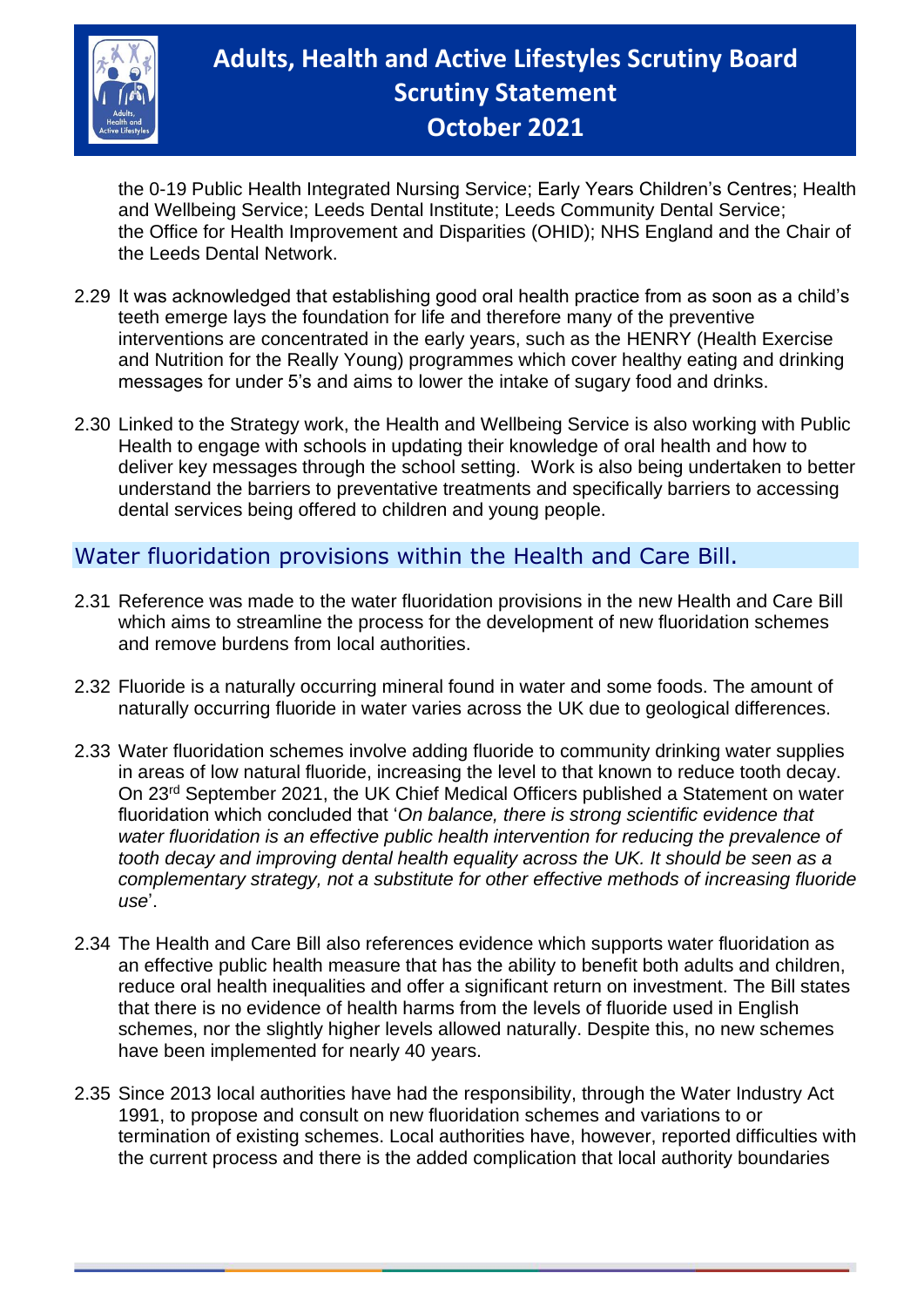

# **Adults, Health and Active Lifestyles Scrutiny Board Scrutiny Statement October 2021**

are not coterminous with water flows. If the water supply crosses into neighbouring authorities it requires the involvement of several authorities in the development of schemes, which may be complex and burdensome.

- 2.36 In light of these challenges, the purpose of the water fluoridation clauses in the Bill is to give the Secretary of State the power to directly introduce, vary or terminate water fluoridation schemes. The revenue costs of the schemes would also transfer to the Secretary of State. This will allow central government to directly take responsibility for fluoridation schemes, with any future decisions on new fluoridation schemes becoming subject to funding being secured.
- 2.37 Board Members felt it would be helpful for the Scrutiny Board to better understand how this renewed focus and legislative development surrounding water fluoridation schemes could potentially have an impact for Leeds. It was therefore proposed that the Director of Public Health be requested to explore this further with a view to reporting back to Scrutiny in due course.

#### Strengthening links between dentists and GPs.

- 2.38 Oral health is integral to general health and quality of life and as such, Board Members recognised the mutual benefits of strengthening links between dentists and GPs in terms of encouraging good oral health as part of any routine health check and making sure that patients also have access to available advice and support services.
- 2.39 Board Members were advised that from April 2023, the commissioning responsibility for local dental services will form part of the new Integrated Care System, which will therefore provide greater opportunities for strengthening such links. In the meantime, Board Members were advised that NHS England & NHS Improvement continues to promote collaborative working between dental practices and Primary Care Networks, which is being supported through the Leeds Dental Network too.

### **3. Proposed recommendations.**

3.1 Reflecting on the main issues above, the following recommendations are proposed for the consideration of the Adults, Health and Active Lifestyles Scrutiny Board.

| Providing clear, accessible, and up-to- | That NHS England & NHS Improvement work         |
|-----------------------------------------|-------------------------------------------------|
| date information and guidance to the    | with practices to highlight the importance of   |
| public.                                 | relevant nationally hosted NHS websites and     |
|                                         | local dental practice patient information       |
|                                         | providing clear, accessible, and up-to-date     |
|                                         | information and guidance to the public. This is |
|                                         | mandated contractually for newly                |
|                                         | commissioned dental services.                   |
|                                         |                                                 |